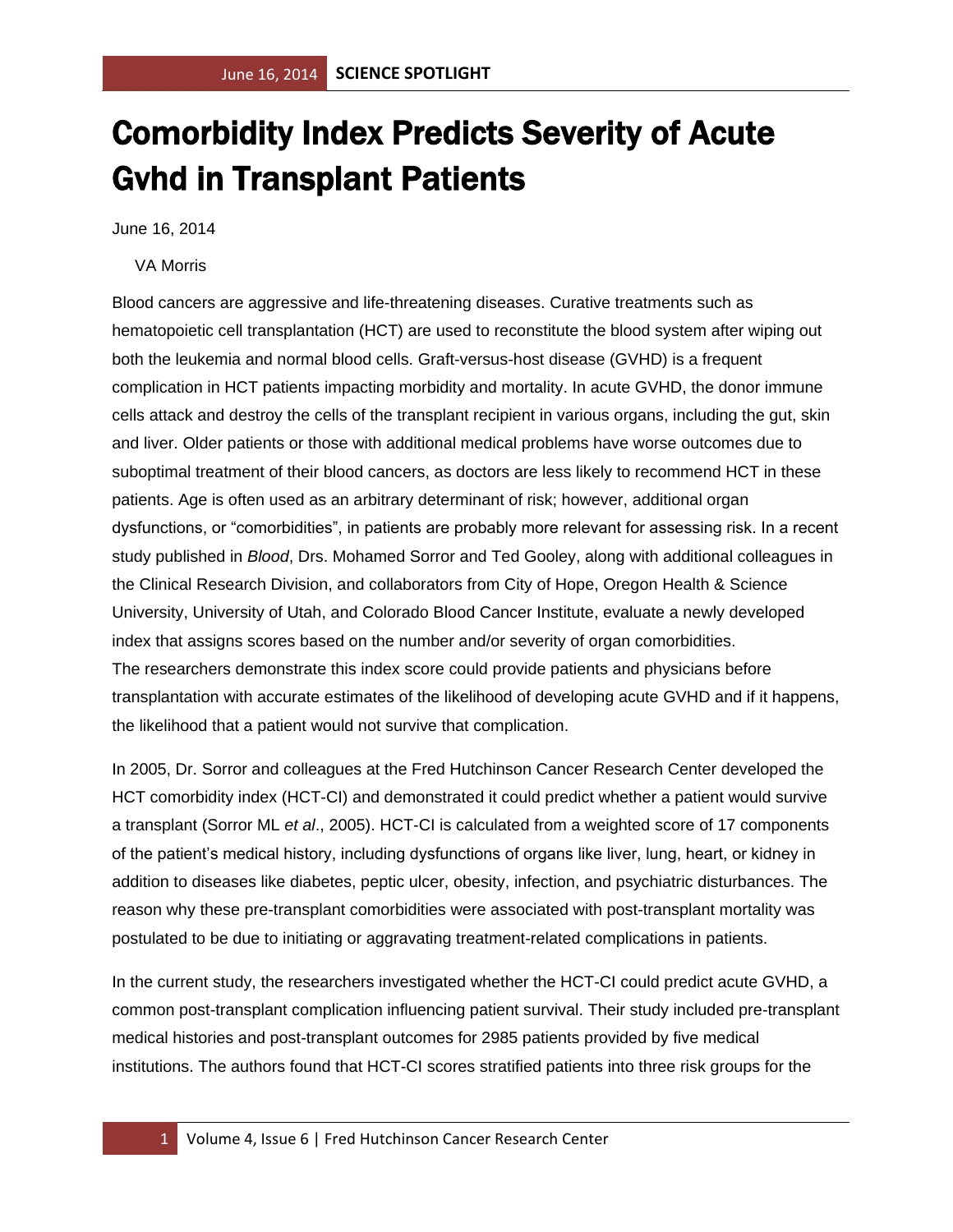## June 16, 2014 **SCIENCE SPOTLIGHT**

development of severe acute GVHD, and this magnitude of prediction was consistent regardless of variables such as conditioning intensity, donor, or graft used for transplantation. Higher HCT-CI scores predicted increased risk of grade III-IV acute GVHD (p<0.0001), with probabilities estimated at 13%, 18%, and 24% for HCI-CI risk groups of low (score 0), intermediate (scores 1-4), and high (scores ≥5), respectively. Importantly, the impact of HCI-CI scores on risk of acute GVHD did not vary with different age groups.

The researchers also found that once patients are diagnosed with acute GVHD, the same HCT-CI scores could then be used to predict mortality rates. HCT-CI scores were associated with mortality after diagnosis of both grade II acute GVHD (HR=1.24, p<0.0001) and grade III-IV acute GVHD (HR=1.9, p<0.0001). In addition, the prognostic impact of comorbidities on mortality was additive to that of development of acute GVHD. For example, patients with HCT-CI scores at or above 3 who also developed grade II-IV acute GVHD had a 2.63 fold higher risk of mortality (95% CI of 2.25-3.08, p<0.0001) than those with HCT-CI scores of 0-2 without acute GVHD.

According to Dr. Sorror, "The results of these studies will significantly advance our knowledge about how to tailor treatments so that we recommend intensive treatments to those who can tolerate them, but suggest less intensive treatments to those whom we will only harm. It will also provide a better understanding of how successful the different transplant strategies are in curing blood cancers with an acceptable quality of life." The HCI-CI score along with other risk factors can help predict and treat patients with higher risks for severe acute GVHD or mortality before clinical onset of GVHD to potentially reduce patient side effects and deaths. The researchers hypothesize that chronic tissue injury and inflammation associated with the comorbidities could contribute to the development and severity of acute GVHD, and future research on the biological associations could identify new targets for therapeutic intervention to reduce post-transplant mortality.

[Sorror ML, Martin PJ, Storb R, Bhatia S, Maziarz RT, Pulsipher MA, Maris MB, Davis C, Deeg HJ,](http://www.ncbi.nlm.nih.gov/pubmed/24797298?otool=fhcrclib)  [Lee SJ, Maloney DG, Sandmaier BM, Appelbaum FR, Gooley T.](http://www.ncbi.nlm.nih.gov/pubmed/24797298?otool=fhcrclib) 2014. Pre-transplant comorbidities predict severity of acute graft-versus-host disease and subsequent mortality. *Blood* Epub ahead of print, doi 10.1182/blood-2014-01-550566.

See also: [Sorror ML, Maris M, Storb RF, Baron F, Sandmaier BM, Maloney DG, Barry SE.](http://www.ncbi.nlm.nih.gov/pubmed/15994282?otool=fhcrclib) 2005. Hematopoietic cell transplantation (HCT) - specific comorbidity index: a new tool for risk assessment before allogeneic HCT. *Blood* 106: 2912-2919